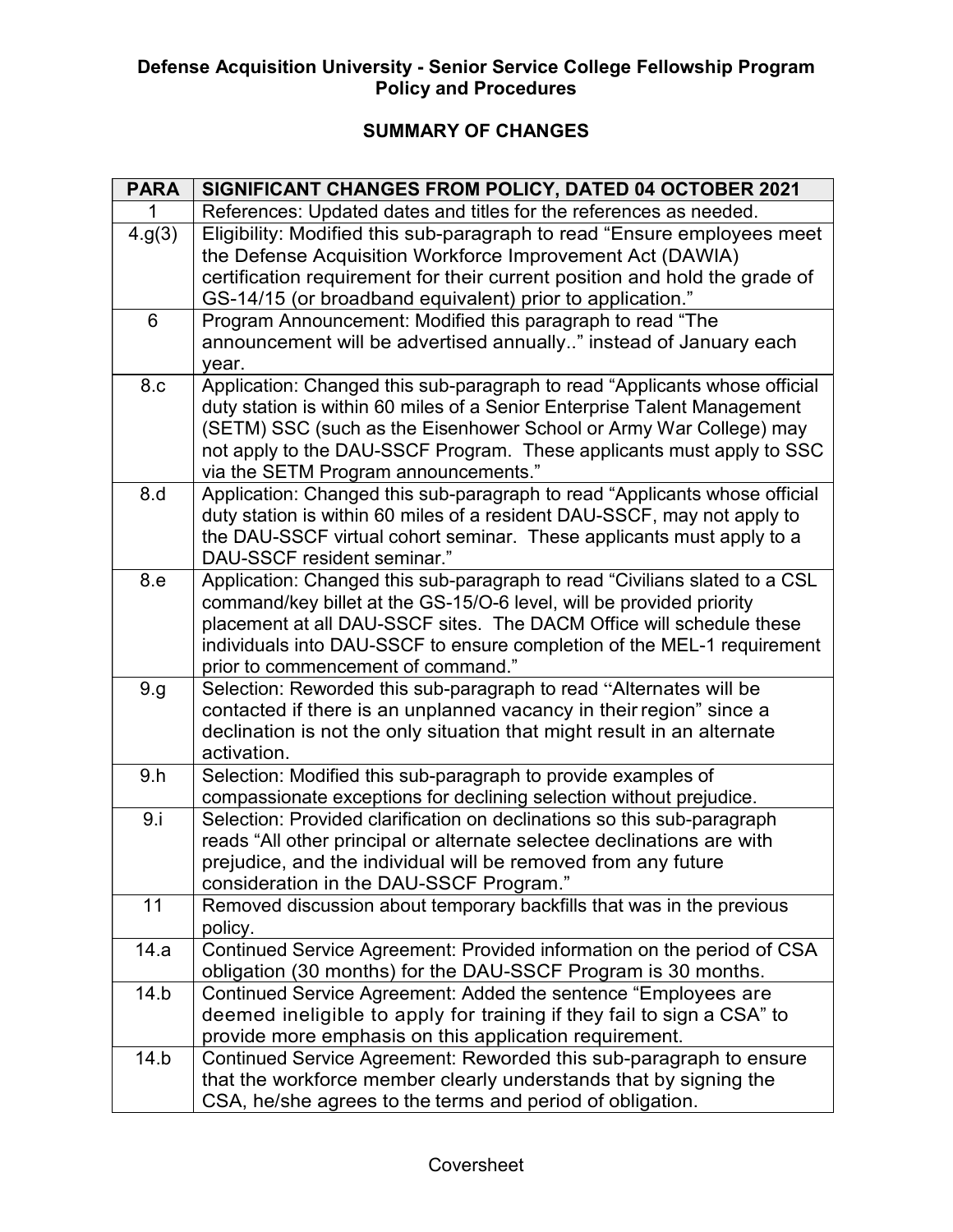# Defense Acquisition University - Senior Service College Fellowship Program Policy and Procedures

# SUMMARY OF CHANGE

|                          | <b>Policy and Procedures</b>                                                                                                                    |  |
|--------------------------|-------------------------------------------------------------------------------------------------------------------------------------------------|--|
| <b>SUMMARY OF CHANGE</b> |                                                                                                                                                 |  |
| <b>PARA</b>              | SIGNIFICANT CHANGES FROM POLICY, DATED 04 OCTOBER 2021                                                                                          |  |
| 14.c                     | Continued Service Agreement: Reworded this sub-paragraph to specifically                                                                        |  |
|                          | address when an employee voluntarily drops out of the DAU-SSCF                                                                                  |  |
|                          | Program so that it includes the sentence: "The DACM Office and the                                                                              |  |
|                          | employee's chain of command will work together to address the                                                                                   |  |
|                          | continued service obligations."                                                                                                                 |  |
| 14.c                     | Continued Service Agreement: Reworded this sub-paragraph to specifically                                                                        |  |
|                          | address involuntary removals from the DAU-SSCF Program and included                                                                             |  |
|                          | the sentence: "The DACM Office and the employee's chain of command<br>will work together to address the continued service obligations."         |  |
| 14.d                     | Continued Service Agreements: Added sentence "Reimbursement will be                                                                             |  |
|                          | on a pro-rated basis, based on the amount of time served on the CSA."                                                                           |  |
| 15                       | No-Shows: Provided more details on consequences for Army Acquisition                                                                            |  |
|                          | Workforce (AAW) professionals who receive a "no-show" sanction from the                                                                         |  |
|                          | Army DACM Office for failing to show up for a Defense Acquisition                                                                               |  |
|                          | University (DAU) resident or virtual instructor-led training (VILT) course.                                                                     |  |
| 15                       | No-Shows: Deleted language about consequences for AAW professionals<br>who fail a DAU resident course required for DAWIA certification in their |  |
|                          | current position. This situation is not applicable for DAU-SSCF applicants,                                                                     |  |
|                          | since they must be certified for their current position in order to be eligible                                                                 |  |
|                          | to apply to the program.                                                                                                                        |  |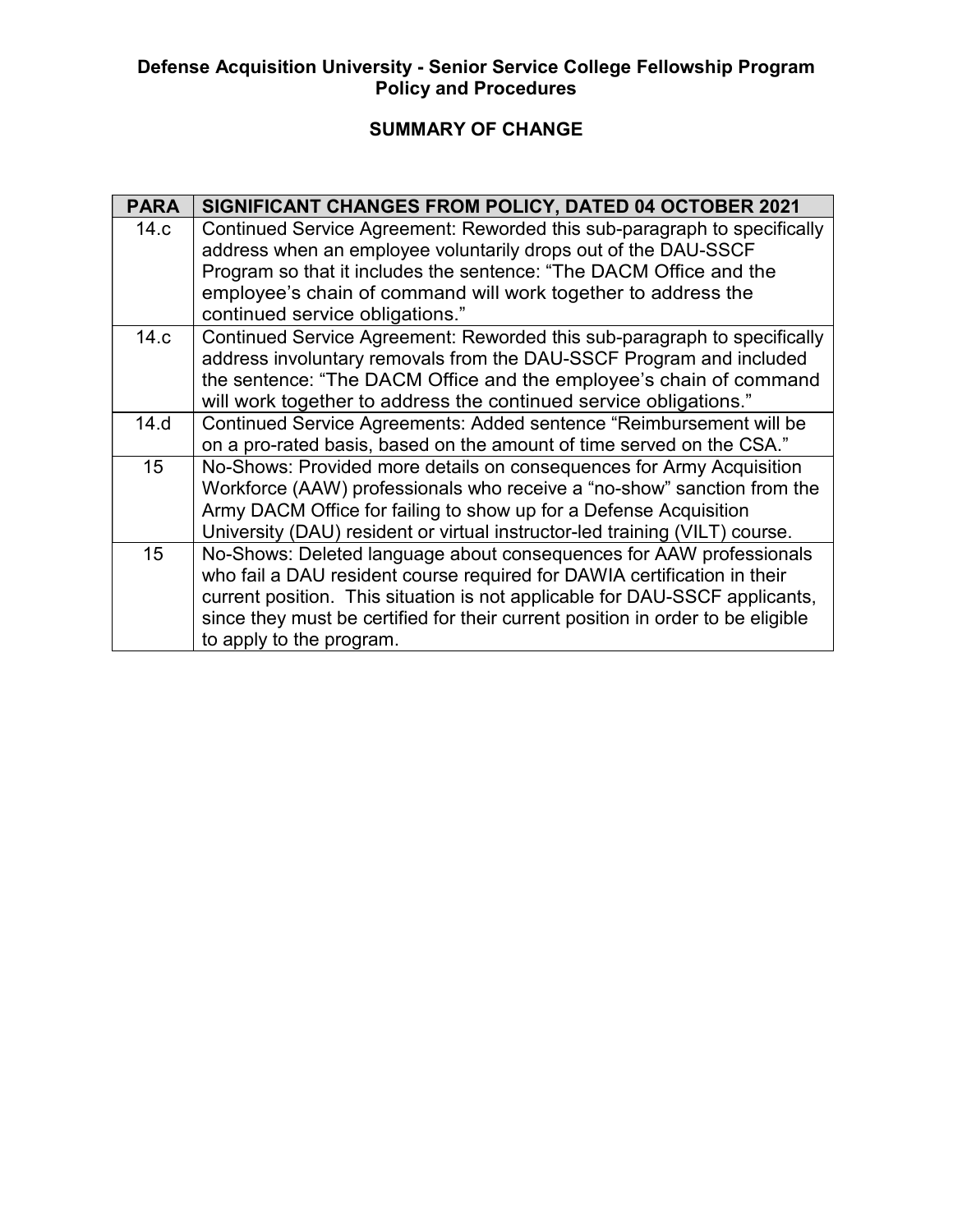

15 February 2022

# MEMORANDUM FOR SEE DISTRIBUTION

SUBJECT: Defense Acquisition University - Senior Service College Fellowship Program Policy and Procedures

References: See Enclosure.

Purpose: To provide policy and procedures for application, selection and assignment to the Defense Acquisition University - Senior Service College Fellowship (DAU-SSCF) Program.

Applicability. This document applies to all current Army Acquisition Workforce (AAW) civilians and non-AAW applicants (for example, Industry or Department of Defense (DoD)). Non-AAW professionals may apply as long as they submit their applications in accordance with the prevailing Army Director, Acquisition Career Management (DACM) Office's DAU-SSCF Program announcement. Non-AAW applicants will be considered on a space-available basis.

- 4 Responsibilities.
	- a. Army DACM.
		- 1) Provides oversight and management of the announcement and board process.
		- 2) Approves the Memorandum of Instruction (MOI) for selection boards.

3) Serves as the final selection approval authority for the DAU-SSCF Program each year.

- 4) Maintains control and management of all DAU-SSCF quotas.
- 5) Serves as convening authority for the DAU-SSCF Program selection board.
- Approves Board Members for the DAU-SSCF Program selection board.
- 7) Approves the DAU-SSCF Program's Relative Standing List (RSL).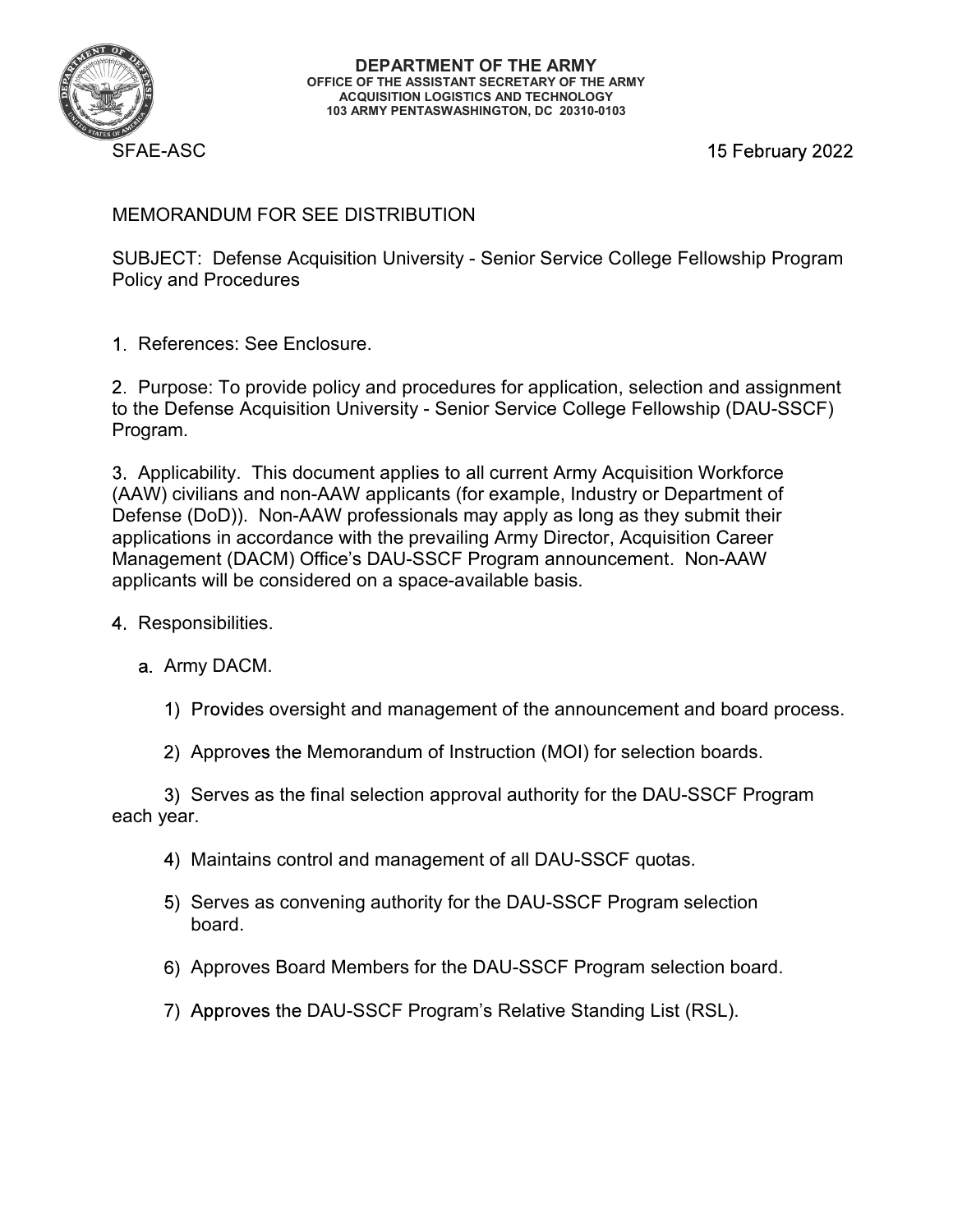SUBJECT: Defense Acquisition University - Senior Service College Fellowship Program Policy and Procedures AE-ASC<br>BJECT: Defense Acquisition University - Senior Service College Fellowship Program<br>icy and Procedures<br>b. Army DACM Office DAU-SSCF Program Manager (PM).<br>1) Acting on behalf of the DACM, has responsibility for announc 1) Acting on behalf of the DACM, has responsibility on announcement and<br>
1) Acting on behalf of the DACM, has responsibility for announcement and<br>
1) Acting on behalf of the DACM, has responsibility for announcement and<br>
1 3)<br>2) Prepares Acquisition University - Senior Service College Fellowship Program<br>3) Acting on behalf of the DACM, has responsibility for announcement and<br>3) Acting on behalf of the DACM, has responsibility for announcemen 4) Provides assistance with submission of applicationals.<br>
Army DACM Office DAU-SSCF Program Manager (PM).<br>
1) Acting on behalf of the DACM, has responsibility for announcement and<br>
selection process conducted each year.<br>

board selection process conducted each year. 2) Defense Acquisition University - Senior Service College Fellows<br>
2) Army DACM Office DAU-SSCF Program Manager (PM).<br>
2) Acting on behalf of the DACM, has responsibility for announceme<br>
2) Updates the policy and procedur Army DACM Office DAU-SSCF Program Manager (PM).<br>
1) Acting on behalf of the DACM, has responsibility for announcement<br>
selection process conducted each year.<br>
2) Updates the policy and procedures as needed.<br>
3) Prepares an

Program. ECT. Detersts Acquisition University - Senior Service College Pellowship Program<br>
and Procedures<br>
Army DACM Office DAU-SSCF Program Manager (PM).<br>
1) Acting on behalf of the DACM, has responsibility for announcement and<br>
s

Acquisition Professional Development System (AAPDS).

5) Markets DAU-SSCF Program to AAW professionals.

applicants.

applicable.

1) Acting on behalf of the DACM, has responsibility for announcement and<br>selection process conducted each year.<br>2) Updates the policy and procedures as needed.<br>3) Prepares annual announcement and conducts board for the DAU ) Updates the policy and procedures as needed.<br>
2) Prepares annual announcement and conducts board for the DAU-SSCF<br>
2000<br>
2) Provides assistance with submission of applications in the Army<br>
2) Provides assistance with sub SSCF seminar location no later than 1 May of the convening class year.

graduates.

repares annuar announcement and conducts board for the DAO-SSCH<br>
Provides assistance with submission of applications in the Army<br>
ion Professional Development System (AAPDS).<br>
Markets DAU-SSCF Program to AAW professionals. (Reference 1.e (AAW CSL Program Policy and Procedures)).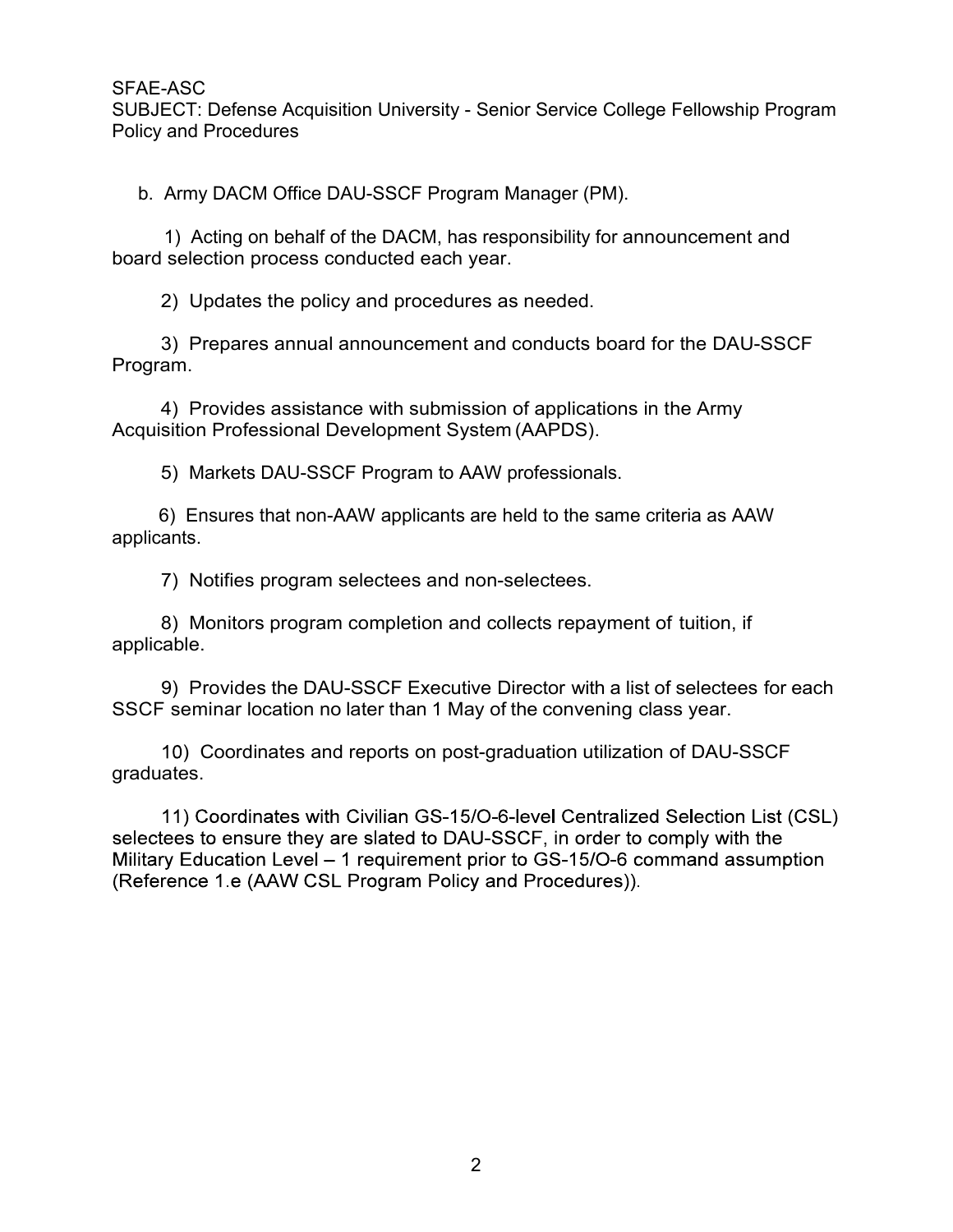SUBJECT: Defense Acquisition University - Senior Service College Fellowship Program Policy and Procedures

EAE-ASC<br>
CHE-ASC<br>
CHE-ASC<br>
CHE-ASCF Executive Director.<br>
C. DAU-SSCF Executive Director.<br>
1) Carries out the operational oversight for all DAU-SSCF seminar activit<br>
Doctinates directly with the Army DACM Office for the imp coordinates directly with the Army DACM Office for the implementation of this program.

1)<br>1997 - Lefense Acquisition University - Senior Service College Fellowship Program<br>1) Carries out the operational oversight for all DAU-SSCF seminar activities and<br>1) Carries out the operational oversight for all DAU-SSC ASC<br>2) ECT: Defense Acquisition University - Senior Service College Fellowship Program<br>and Procedures<br>2) AU-SSCF Executive Director.<br>1) Carries out the operational oversight for all DAU-SSCF seminar activities and<br>nates di the learning asset portfolio of the Army Standard Leadership Development Program for the DAU-SSCF. ASC<br>
ECT: Defense Acquisition University - Senior Service College Fell<br>
and Procedures<br>
DAU-SSCF Executive Director.<br>
1) Carries out the operational oversight for all DAU-SSCF seminates directly with the Army DACM Office f ASC<br>
FCT: Defense Acquisition University - Senior Service College Fellowship Program<br>
and Procedures<br>
ANU-SSCF Executive Director.<br>
1) Carries out the operational oversight for all DAU-SSCF seminar activities and<br>
anates d ALTERT: Defense Acquisition University - Senior Service College INDECT: Defense Acquisition University - Senior Service College I<br>
2. DAU-SSCF Executive Director.<br>
1) Carries out the operational oversight for all DAU-SSCF 2) AU-SSCF Executive Director.<br>
1) Carries out the operational oversight for all DAU-SSCF seminar activities and<br>
nates directly with the Army DACM Office for the implementation of this program.<br>
2) Has oversight of curric DAU-SSCF Executive Director.<br>
2) Carries out the operational oversight for all DAU-SSCF seminates directly with the Army DACM Office for the implementation<br>
2) Has oversight of curriculum, measurement, and continuous im<br>
2 1) Carries out the operational oversight for all DAU-SSCF seminar activities and<br>nates directly with the Army DACM Office for the implementation of this program.<br>2) Has oversight of curriculum, measurement, and continuous 1999 Has oversight of curriculum, measurement, and continuous improvement for the Army Standard Leadership Development Program for Army SSCF.<br>
1999 Develops marketing campaigns.<br>
1999 Develops marketing campaigns.<br>
1999 De

Standard DAU-SSCF Program.

assignments of DAU-SSCF graduates.

SSCF. Solon Solon States and Specifical Commands.<br>
4) Partners with the Army DACM Office to develop and executed and DAU-SSCF Program.<br>
4. DAU-SSCF Seminar Directors.<br>
1) Execute operational oversight and management of DAU-SSC<br> 3) Develops manketing campagnis.<br>
4) Partners with the Army DACM Office to develop and execute an Army<br>
and DAU-SSCF Program.<br>
1) Execute operational oversight and management of DAU-SSCF.<br>
2) Market the DAU-SSCF.<br>
3) Assis 2) Depresenting Date of DAU-SSCF Seminar Directors.<br>
2) Decute operational oversight and management of DAU-SSCF.<br>
2) Market the DAU-SSCF.<br>
3) Assist commands and supervisors in the facilitation of post-graduation<br>
1) Condu 1) Execute operational oversight and management of DAU-SSCF.<br>
2) Market the DAU-SSCF.<br>
3) Assist commands and supervisors in the facilitation of post-graduation<br>
ments of DAU-SSCF graduates.<br>
4) Conduct the Army Standard L 1) Conduct the Army Standards and supervisors in the reculied of plost-graduation<br>
4) Conduct the Army Standard Leadership Development Program for the DAU-<br>
1.<br>
Commands/Organizations.<br>
1) Conduct marketing sessions using

campaigns, as well as any relevant supplemental marketing information.

Program through a Command Endorsement Memorandum. 2) Conduct the Ariny Standard Leadership Development Program for the Commands/Organizations.<br>
2) Conduct marketing sessions using the standard DAU marketing<br>
2) Nominate workforce members each year to participate in the DA

positions of greater responsibility.

f. Acquisition Career Management Advocates (ACMAs).

available to the commands and organizations, to which they are assigned.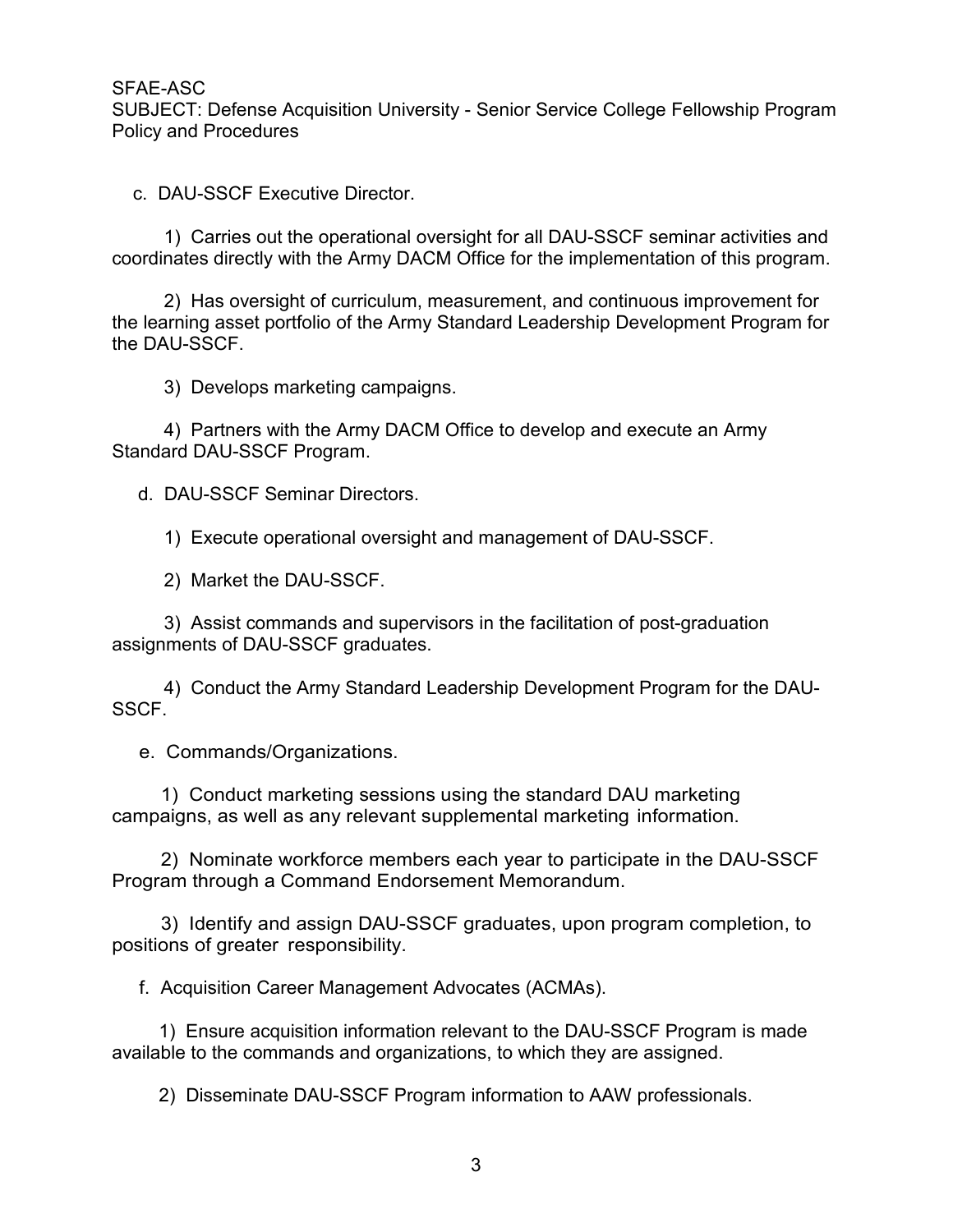SUBJECT: Defense Acquisition University - Senior Service College Fellowship Program Policy and Procedures AE-ASC<br>BJECT: Defense Acquisition University - Senior Service College I<br>icy and Procedures<br>g. Supervisors.<br>1) Identify AAW professionals to participate in the DAU-SS<br>2) Review and approve/disapprove Individual Developmen

submitted by AAW professionals for the DAU-SSCF Program.

1) Identify AAW professionals to participate in the DAU-SSCF Program.<br>1) Identify AAW professionals to participate in the DAU-SSCF Program.<br>2) Review and approve/disapprove Individual Development Plans (IDPs)<br>12) Review an ASC<br>
SCT: Defense Acquisition University - Senior Service College Fellowship Program<br>
3) Identify AAW professionals to participate in the DAU-SSCF Program.<br>
2) Review and approve/disapprove Individual Development Plans (ID Act (DAWIA) certification requirement for their current position and hold the grade of GS-14/15 (or broadband equivalent) prior to application.

ASC<br>
ASC<br>
CT: Defense Acquisition University - Senior Service College Fellowship Program<br>
All Procedures<br>
Supervisors.<br>
2) Review and approve/disapprove Individual Development Plans (IDPs)<br>
1ed by AAW professionals for the submitting their application, the DAU-SSCF Program's Continued Service Agreement (CSA) terms and period of service obligation. See paragraph 14 for more information on CSAs. g. Supervisors.<br>
1) Identify AAW professionals to participate in the DAU-SS<br>
2) Review and approve/disapprove Individual Developmer<br>
mitted by AAW professionals for the DAU-SSCF Program.<br>
3) Ensure employees meet the Defen Supervisors.<br>
1) Identify AAW professionals to participate in the DAU-SSCF Program.<br>
2) Review and approve/disapprove Individual Development Plans (IDPs)<br>
1ded by AAW professionals for the DAU-SSCF Program.<br>
3) Ensure empl 2) Review and approve/disapprove Individual Development Plans (IDPs)<br>2) Review and approve/disapprove Individual Development Plans (IDPs)<br>3) Ensure employees meet the Defense Acquisition Workforce Improvement<br>3) Ensure emp The Use of the Date of the Date of the Date of the No-SSSCF Program.<br>
3) Ensure employees meet the Defense Acquisition Workforce Improvement<br>
AWIA) certification requirement for their current position and hold the grade of A Figure to the proposes are informed to the content to deplication.<br>
4) Ensure employees are informed about and understand, in advance of<br>
4) Ensure employees are informed about and understand, in advance of<br>
terms and pe 4) Chistine employes are informed about and unlocation, in auvance of their application, the DAU-SSCF Program's Continued Service Agreement terms and period of service obligation. See paragraph 14 for more information As.<br>

DAU-SSCF application through appropriate command channels.

announcement using the AAPDS before the closing date.

acknowledging and agreeing to the CSA terms and period of obligation.

Personnel Folder (e-OPF).

(CO-OFT).<br>
The DAU-SSCF application through appropriate command channels.<br>
The Discuss career development needs with supervisor and obtain at<br>
DAU-SSCF application through appropriate command channels.<br>
2) Submit all the r h. AAW Professionals.<br>
1) Discuss career development needs with supervisor and obtain approval of the<br>
U-SSCF application through appropriate command channels.<br>
2) Submit all the required documentation and information requ conducted by the DAU. Its purpose is to provide leadership development and 1) Discuss career development needs with supervisor and obtain approval of the<br>
DAU-SSCF application through appropriate command channels.<br>
2) Submit all the required documentation and information requested in the<br>
announc positions, such as Product Director/Manager, Project Director/Manager and Program Executive Officer. 2, Subline an ine lequine to columentation and information requested in the DAU-SSCF Program,<br>3) Sign and submit a CSA before assignment in the DAU-SSCF Program,<br>mowledging and agreeing to the CSA terms and period of oblig (PMT 4010); (2) extensive training and experiential the POU-SSCF Program,<br>
acknowledging and agreeing to the CSA terms and period of obligation.<br>
4) Sugninit a request to post a copy of the signed CSA to their electronic O

senior and executive level leadership and its application to Army acquisition; (3) studies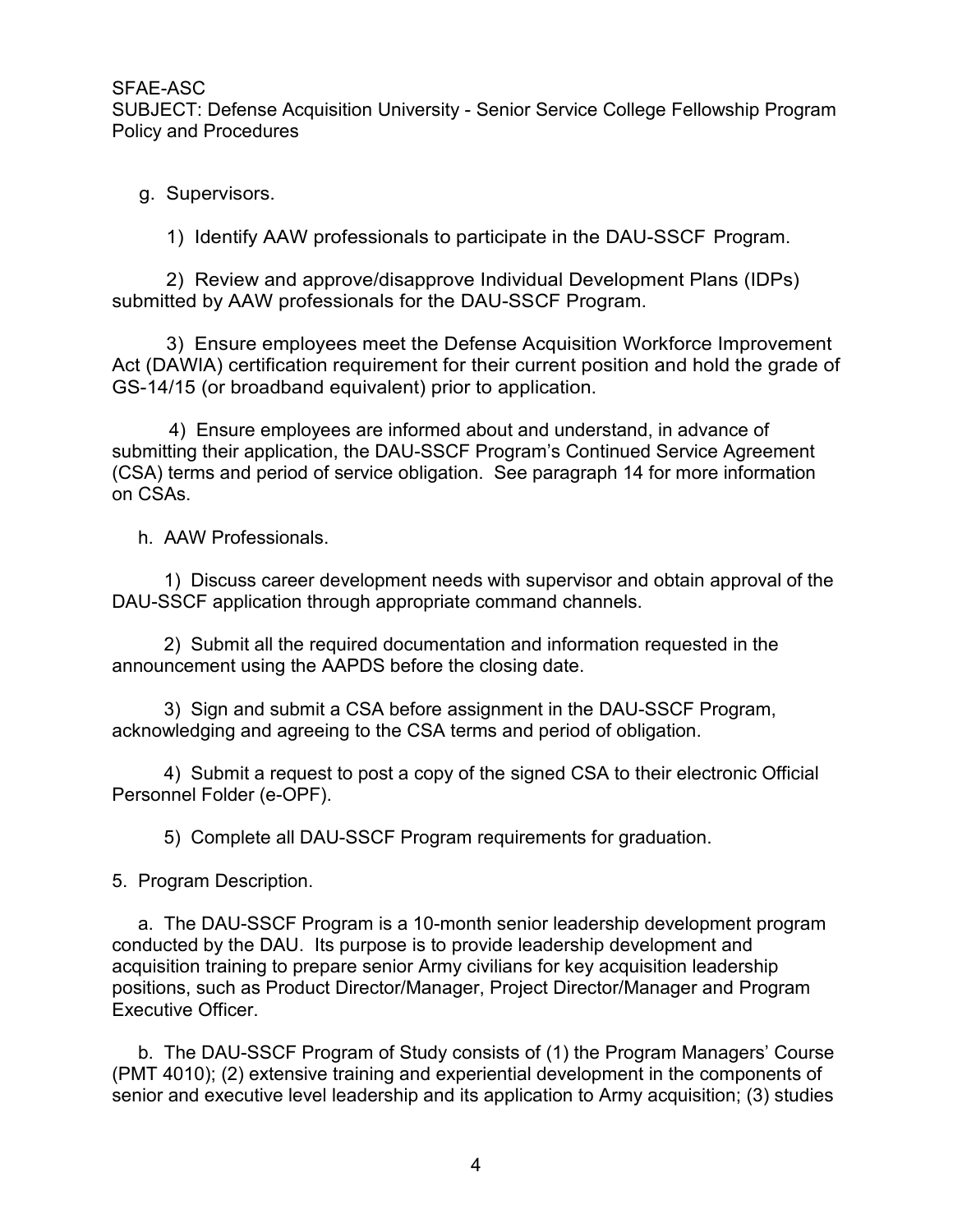SUBJECT: Defense Acquisition University - Senior Service College Fellowship Program Policy and Procedures

in resource requirements and acquisition integration for senior and strategic leaders; (4) the application of acquisition to national defense; (5) a research project focusing on a relevant acquisition issue the end product of which adds to the Army's body of acquisition knowledge; (6) a mentoring program with government and industry senior leaders and senior leadership speaker's program; and (7) extensive exposure to the national industrial base, the Army's organic sustainment structure, and muddy boots experience at multiple Combatant Commands and Training Centers (i.e. National Training Center, Joint Readiness Training Center, etc.). AE-ASC<br>BJECT: Defense Acquisition University - Senior Service College Fellowship Program<br>icy and Procedures<br>esource requirements and acquisition integration for senior and strategic leaders; (4)<br>application of acquisition SFAE-ASC<br>
SUBJECT: Defense Acquisition University - Senior Service College Fellowship Program<br>
Policy and Procedures<br>
in resource requirements and acquisition integration for senior and strategic leaders; (4)<br>
the applicat In resolute dependentials and acquisition to national defense; (5) a research pre-<br>the application of acquisition to national defense; (5) a research prelevant acquisition knowledge; (6) a mentoring program with government

accordance with Army Regulation 621-7 (Reference 1.c), granted the DAU-SSCF Program Military Education Level 1 (MEL-1) equivalency for civilians.

managing, and announcing the DAU-SSCF Program each year. The announcement will be advertised annually and posted on the US Army Acquisition Support Center (USAASC) Army DACM website at https://asc.army.mil/web/careerdevelopment/programs/defense-acquisition-university-senior-service-college/.

a. See the DAU-SSCF Program announcement for specific information about eligibility requirements.

ble minustain acset, the Attily solution, Dallar Sustainment Sutuation, and interactions and Training Centers (i.e. National<br>ining Center, Joint Readiness Training Center, etc.).<br>
C. On 28 March 2013, Headquarters, Departm the Civilian Education System (CES) Advanced Course in one of three ways: Resident CES Advanced Course; Equivalency Credit; or Constructive Credit. More information on CES Advanced Course may be found at the following US Army Combined Arms Center webpage: https://usacac.army.mil/organizations/cace/amsc/advanced. ryann will be a Amount Controller The Amy DACM Office is responsible for planning,<br>Program Announcement. The Amy DACM Office is responsible for planning,<br>maging, and announcing the DAU-SSCF Program each year. The<br>poport Ce mariaging, and amouncement will be advertised annually and posted on the Damouncement will be advertised annually and posted on the 1<br>Support Center (USAASC) Army DACM website at https://asc.<br>development/programs/defense-a

in the DAU-SSCF Program.

pport center (*USANSUS Patmy DACM's measure at inspaniso-caling-interpolater-*<br> *Pelopment/programs/defense-acquisition-university-senior-service-college/.*<br> *A. See the DAU-SSCF Program announcement for specific informati* Fraction boards. It may be accessed via the Care Acquisition about eligibility requirements.<br>
2. Eligibility requirements.<br>
2. At the time of application, DAU-SSCF Program applicants must have completed<br>
the Civilian Educa (CAMP) at https://apps.asc.army.mil/camp/. Applicants must complete all required documentation and information requested in the announcement using AAPDS before the closing date identified in the DAU-SSCF Program announcement or they will not be eligible for consideration.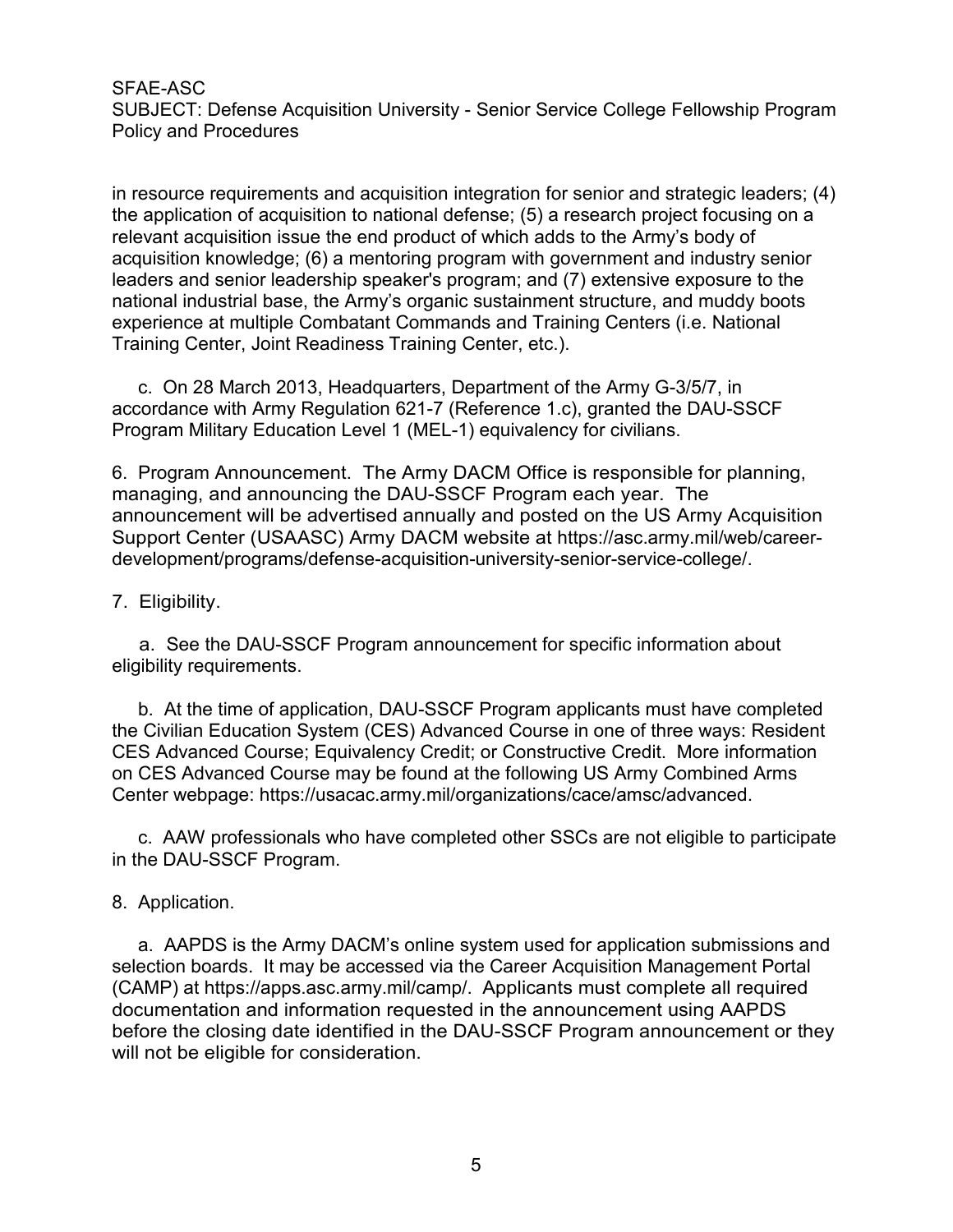SUBJECT: Defense Acquisition University - Senior Service College Fellowship Program Policy and Procedures

BJECT: Defense Acquisition University - Senior Service College Fellowship Program<br>icy and Procedures<br>b. Applicants who apply prior to seven calendar days of the closing date of the<br>nouncement, will be notified if their app announcement, will be notified if their application is incomplete and will be allowed to resubmit the correct or requested information, provided it is submitted before the closing date of the announcement. AE-ASC<br>BJECT: Defense Acquisition University - Senior Service College Fellowship Program<br>icy and Procedures<br>b. Applicants who apply prior to seven calendar days of the closing date of the<br>nouncement, will be notified if th AE-ASC<br>BJECT: Defense Acquisition University - Senior Service College Fellowship Program<br>Bicy and Procedures<br>to apply prior to seven calendar days of the closing date of the<br>resubmit the correct or requested information, p SFAE-ASC<br>SUBJECT: Defense Acquisition University - Senior Service College Fellowship Program<br>Policy and Procedures<br>
b. Applicants who apply prior to seven calendar days of the closing date of the<br>
announcement, will be not ACT-AST<br>BJECT: Defense Acquisition University - Senior Service College Fellowship Program<br>icy and Procedures<br>b. Applicants who apply prior to seven calendar days of the closing date of the<br>nouncement, will be notified if t

Talent Management (SETM) SSC (such as the Eisenhower School or Army War College) may not apply to the DAU-SSCF Program. These applicants must apply to SSC via the SETM Program announcements.

a DAU-SSCF resident seminar.

not yet completed a SSC/SSCF, will be provided priority placement at all DAU-SSCF sites. The DACM Office will schedule these individuals into DAU-SSCF to ensure completion of the MEL-1 requirement prior to commencement of command. Construction is wind apply prior to sever calcellation is incompleted and anonucement, will be notified if their application is incomplete to resubmit the correct or requested information, provided it is closing date of th

essuarint are correct or requisered information, provided it is submitted before the<br>sing date of the announcement.<br>C. Applicants, whose official duty station is within 60 miles of a Senior Enterprise<br>ent Management (SETM) to review the applications and provide recommendations to the DACM on the best qualified candidates. Board members will evaluate and rank applications of all individuals determined eligible for the DAU-SSCF Program, using the guidance and selection criteria outlined in the DAU-SSCF Program Board MOI. b. Applications and both and the BAU-SSCF endicated and process.<br>
All Applicants, whore official duty station is within 60 miles of a resident DAU-SSCF,<br>
yn ot apply to the DAU-SSCF virtual cohort seminar. These applicants of a corresponsion of the DAU-SSCF may bo a considerate and processor of AU-SSCF resident seminar. These applicants must apply a<br>e. Civilians slated to a CSL command/key billet at the GS-15/O-6 level, who have<br>yet complete E. Civitalis sated to a Cot Commatter we blies at a the Go-1,000 teret, will be provided priority placement at all DAU-SSCF<br>s. The DACM Office will schedule these individuals into DAU-SSCF to ensure<br>prepletion of the MEL-1 S. The DACW Office will scheene interest introducts him obver-scott to ensure<br>Selection.<br>a. The Army DACM Office will convene a DAU-SSCF Program selection board<br>eview the applications and provide recommendations to the DAC a. The Army DACM Office will convene a DAU-SSCF Program selection board<br>eview the applications and provide recommendations to the DACM on the best<br>alified candidates. Board members will evaluate and rank applications of al evew the applications and provide recommentionations for the DACM of relations of all<br>alified candidates. Board members will evaluate and rank applications of all<br>pividuals determined eligible for the DAU-SSCF Program, usi

equitable evaluation under the announcement and board process.

SSCF location.

Program. They must accept/or decline the DAU-SSCF Program selection in writing within ten calendar days of notification.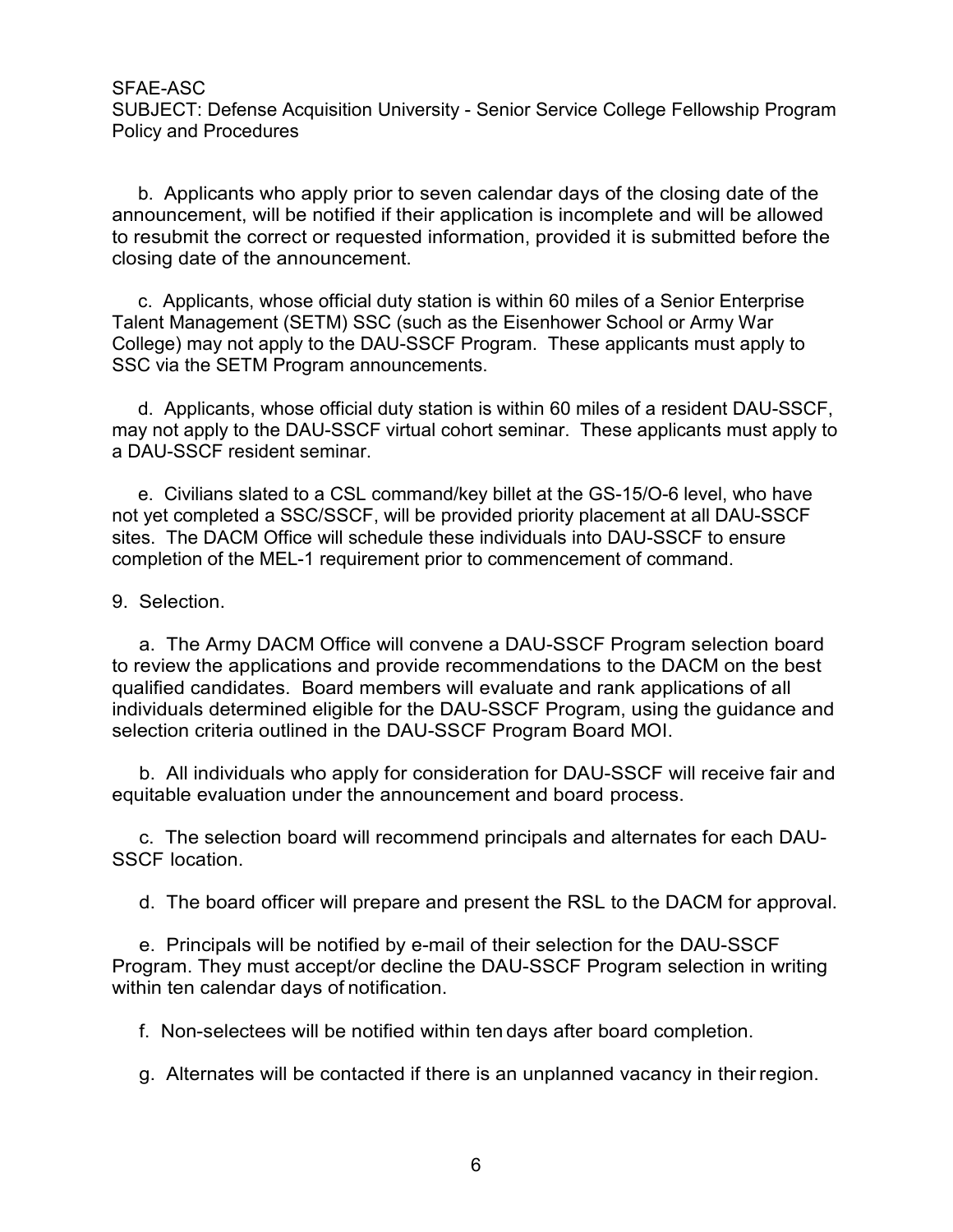SUBJECT: Defense Acquisition University - Senior Service College Fellowship Program Policy and Procedures

AE-ASC<br>BJECT: Defense Acquisition University - Senior Service College Fellowship Program<br>icy and Procedures<br>h. Principal or alternate selectees may decline selection without prejudice, based<br>a compassionate reason, such as on a compassionate reason, such as, but not limited to an extenuating medical/health condition, personal/family issue or financial condition. Compassionate exceptions must be supported by a written statement from a medical doctor or legal professional. The request must be routed through the first General Officer or Senior Executive Service SFAE-ASC<br>
SUBJECT: Defense Acquisition University - Senior Service College Fellc<br>
Policy and Procedures<br>
h. Principal or alternate selectees may decline selection without pron<br>
a compassionate reason, such as, but not limi **AE-ASC**<br>BJECT: Defense Acquisition University - Senior Service College Fellowship Program<br>icy and Procedures<br>
h. Principal or alternate selectees may decline selection without prejudice, based<br>
a compassionate reason, suc SFAE-ASC<br>
SUBJECT: Defense Acquisition University - Senior Service College<br>
Policy and Procedures<br>
h. Principal or alternate selectees may decline selection with<br>
on a compassionate reason, such as, but not limited to an e AE-ASC<br>BJECT: Defense Acquisition University - Senior Service College Fellowship Program<br>icy and Procedures<br>h. Principal or alternate selectees may decline selection without prejudice, based<br>a compassionate reason, such as b. Pricelist Acquisition University - Serior Service College Pellowship Program<br>Incy and Procedures<br>
A. Principal or alternate selectees may decline selection without prejudice, based<br>
acompassionate reason, such as, but n 1. Principal or alternate selectees may decline selection without prejudice, based<br>on a compassionate reason, such as, but not limited to an extenuating medical/health<br>condition, personal/family issue or financial conditio

individual will be removed from any future consideration in the DAU-SSCF Program.

civilian participants.

diem costs, as well as funding their tuition directly to DAU.

program year may increase or decrease based on funding constraints and the needs of the Army. The DACM has first priority in placement of AAW Fellows against these quotas at each DAU-SSCF seminar location. Non-AAW Fellows (i.e. Missile Defense Agency, other DoD services or agencies) may be placed after AAW Fellows have been assigned, if space allows. The Army DACM will prioritize selection based on class size. i. All other principal or alternate selectee declinations are with prejudice, and the<br>individual will be removed from any future consideration in the DAU-SSCF Program.<br>10. Funding.<br>
a. The Army DACM Office will fund the DA

assigned to a position of greater responsibility. Identification and assignment of each graduate will be conducted by the command/organization or a Senior Leader board. It is recommended that the assignment process begin immediately after admission to the DAU-SSCF Program and in accordance with the nominating Command Endorsement Memorandum. b. Non-AAW participants are responsible for their travel, and a<br>diem costs, as well as funding their tuition directly to DAU.<br>11. Quotas/Program Class Size. The DAU-SSCF Program class s<br>program year may increase or decreas between the multiplance are test-points of the tracket, and any applicable per modes, as well as funding their tuition directly to DAU.<br>
Clubas first priority in places are decrease based on funding constraints and the nee

not complete all of the program requirements will not graduate and may be required to reimburse the Federal Government for the cost of their participation in some or all of the DAU-SSCF Program. In addition, these AAW professionals may be required to reimburse their command for any travel and per diem costs that were incurred. Those specific details and associated costs are at the discretion of the command. See paragraph 14 below for more information on the DAU-SSCF Program CSA.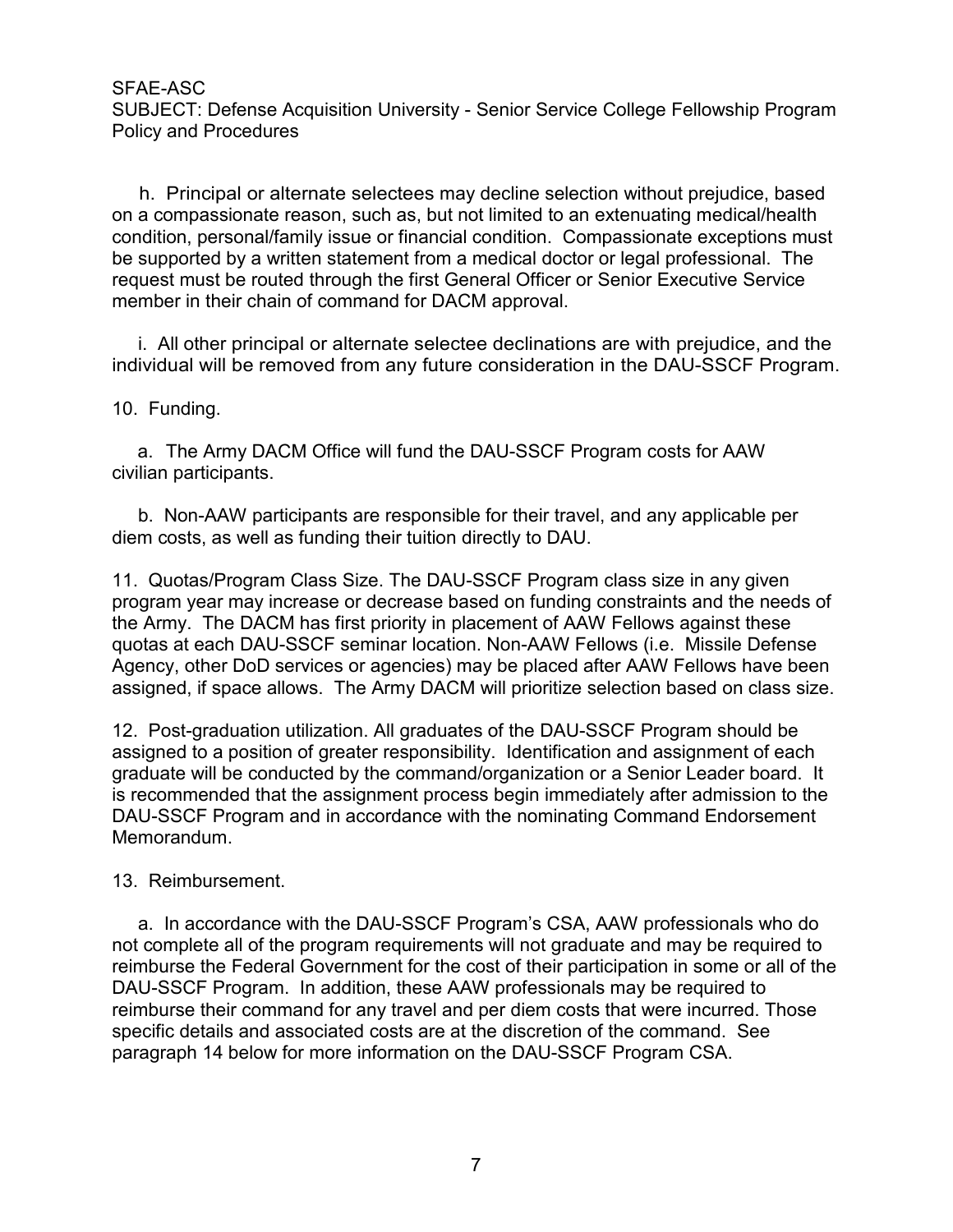SUBJECT: Defense Acquisition University - Senior Service College Fellowship Program Policy and Procedures

AE-ASC<br>BJECT: Defense Acquisition University - Senior Service College Fellowship Program<br>icy and Procedures<br>b. If the reimbursement amount is not paid in full or financial arrangements are not<br>notified regarding his/her de made within 30 days of notification of payment, the AAW professional's command will be notified regarding his/her debt owed to the Federal Government. The individual will SFAE-ASC<br>SUBJECT: Defense Acquisition University - Senior Service College Fellowship Program<br>Policy and Procedures<br>the in 30 days of notification of payment, the AAW professional's command will<br>be notified regarding his/he sponsored by the Army DACM Office if this debt is not resolved. All reimbursement for the DAU-SSCF Program will be made payable to the United States Treasury via money order or certified check and mailed to: US Army Acquisition Support Center, 9900 Belvoir Road, Building 201, Suite 101, ATTN: DAU-SSCF Program Manager, Fort Belvoir, VA 22060. AE-ASC<br>BJECT: Defense Acquisition University - Senior Service College Fellowship Program<br>Bicy and Procedures<br>to reimburse of notification of paynent, the AAW professional's command will<br>notified regarding his/her debt owed SUBJECT. Detense Acquisition University - Seriior Service College<br>
Policy and Procedures<br>
b. If the reimbursement amount is not paid in full or financial ar<br>
made within 30 days of notification of payment, the AAW professi b. If the reimbursement amount is not paid in full or financial arrangements are not<br>de within 30 days of notification of payment, the AAW professional's command will<br>notified regarding his/her debt owed to the Federal Gov Le whan it of requirement to real to the Fideral Government. The individual will<br>protified regarding his/her debt owed to the Federal Government. The individual will<br>prevented from participation in other training, educatio

30 days of notification of payment may request a payment plan to resolve their debt. The plan must be submitted to the DAU-SSCF PM within 30 days of notification of the requirement to reimburse the Federal Government.

begins at the completion of the program.

complete and sign a CSA before assignment to the training, acknowledging and agreeing to the CSA terms and period of service obligation. Employees are deemed ineligible to apply for training if they fail to sign a CSA. Supervisors will ensure the employee is informed in advance of the obligation. The employee will submit a request to post a copy of the signed CSA to his/her E-OPF. The completion of the DAU-SSCF Program must be achieved within the timeframe specified by the program of study. The employee is in full pay status while by a strongton of payment interaction of payment participation of the pain must be submitted to the DAU-SSCF PM within 30 days of notification of the requirement to reimburse the Federal Government.<br>
14. Continued Service a. The period of CSA obligation for the DAU-SSCF Program is 30 months. It<br>ins at the completion of the program.<br>
b. All federal employees selected to participate in the DAU-SSCF Program must<br>
heplete and sign a CSA before D. A meteral employees selected to paralique in the DAO-SOC rrotegarment of the CSA ten employes are employes are employes are employes informed of service obligation. Employes are the employes informed in advance of the o

still required to continue in federal service in accordance with his/her signed CSA. The DACM Office and the employee's chain of command will work together to address the continued service obligations.

example, due to performance-related issues), the DACM Office and the employee's chain of command will work together to address the continued service obligations.

federal government prior to completion of the CSA. Reimbursement will be on a prorated basis, based on the amount of time served on the CSA. Training costs include course tuition, books and materials, lab and technology fees. Salary and benefits are not included in the cost of training.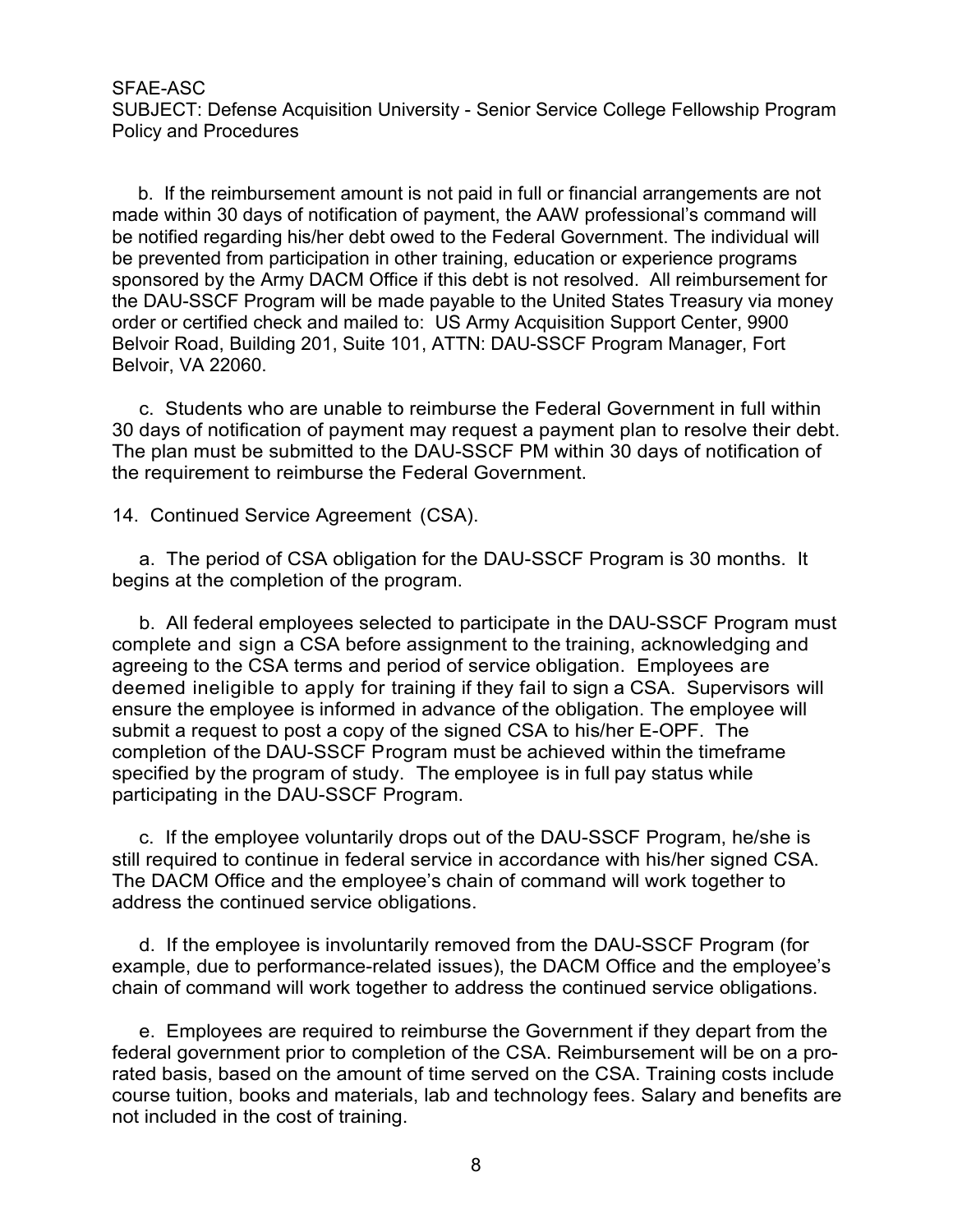SUBJECT: Defense Acquisition University - Senior Service College Fellowship Program Policy and Procedures

FRE-ASC<br>FRIECT: Defense Acquisition University - Senior Service College Fellowship Program<br>Iicy and Procedures<br>F. If the employee fails to complete the obligated CSA period, any amounts which<br>is due to the employing agency may be due to the employing agency as a result of any failure to meet the terms of the CSA may be withheld from any monies owed by the Federal Government, or may be recovered by such other methods as are approved by law.

AE-ASC<br>BJECT: Defense Acquisition University - Senior Service College Fellowship Program<br>licy and Procedures<br>1. If the employee fails to complete the obligated CSA period, any amounts which<br>ay be due to the employing agenc interests, should their employee fail to successfully fulfill his/her signed CSA by not completing the obligation period. The supervisor, or a designated official, will review the status and circumstances of each unexpired CSA to decide whether to transfer, waive or require repayment of expenses incurred other than salary costs. Managers should contact the Civilian Personnel Advisory Center immediately, if it appears that a CSA may not be fulfilled. SFAE-ASC<br>
SUBJECT: Defense Acquisition University - Senior Service College Fellowship Program<br>
Policy and Procedures<br>
1. If the employee fails to complete the obligated CSA period, any amounts which<br>
may be due to the empl

led training (VILT) DAU course (regardless if the course is required for certification) and fails to show up for the class, the individual is classified as a "no-show" by the DACM Office The DACM Office takes this "no-show" status seriously, because it adversely impacts the Army's future seat allocation for these resident or VILT courses. In accordance with Reference 1.g, AAW professionals who receive a "noshow" sanction from the DACM Office and cannot provide valid and timely justification to reverse this sanction, will remain ineligible to apply for Army DACM Office training and/or incentive programs for a period of one year, starting on the last day of the scheduled resident or VILT course for which they failed to appear. This ineligibility determination applies to the DAU-SSCF Program. meretss, showld their employee rain to successitury lumin instinct<br>completing the obligation period. The supervisor, or a designate<br>the status and circumstances of each unexpired CSA to decide<br>waive or require repayment of status and ucultant and the Cylliam and the Cyliam of the Cyliam and the Cyliam Person of expenses incurred other than slaty costs. Managers build contact the Civilian Personnel Advisory Center immediately, if it appears t Now the distance is a more to the case in the student is a model of certification)<br>
training (VILT) DAU course (regardless if the course is required for certification)<br>
CM Office The DACM Office takes this "no-show" status sies. In actorial methelic and carriere in the product with respect to the principle the principlication form the DACM Office and cannot provide valid and timely<br>tifraction for reverse this sanction, will remain ineligible sincular metallic expendible to apply for Army DACM<br>ustification to reverse this sanction, will remain ineligible to apply for Army DACM<br>Office training and/or incentive programs for a period of one year, starting on the<br>l

Program will remain assigned to their current organization while attending the program. The command must confirm this requirement in the Command Endorsement Memorandum.

for his/her salary, administration of leave and maintenance of leave records. It is the Fellow's responsibility to ensure his/her organization is aware of recess periods and leave taken while assigned to the DAU-SSCF Program.

Soluction to the the check with shall control with the performance of production to the product of the scheduled resident or VILT course for which they failed to appear.<br>This ineligibility determination applies to the DAUonce uraining anion interative programs of a performance interative and other sets. Satisfied to appear.<br>This ineligibility determination applies to the DAU-SSCF Program.<br>This ineligibility determination applies to the DAU s inengionity determination applies to the DAO-SSCF Program.<br>
20ther Administrative Procedures:<br>
a. Assigned Organization. AAW professionals selected for the DAU-SSCF<br>
gram. The command must confirm this requirement in the 16. Other Administrative Procedures:<br>
a. Assigned Organization. AAW professionals selected for the DAU-SSCF<br>
Program will remain assigned to their current organization while attending the<br>
grootenement The command must con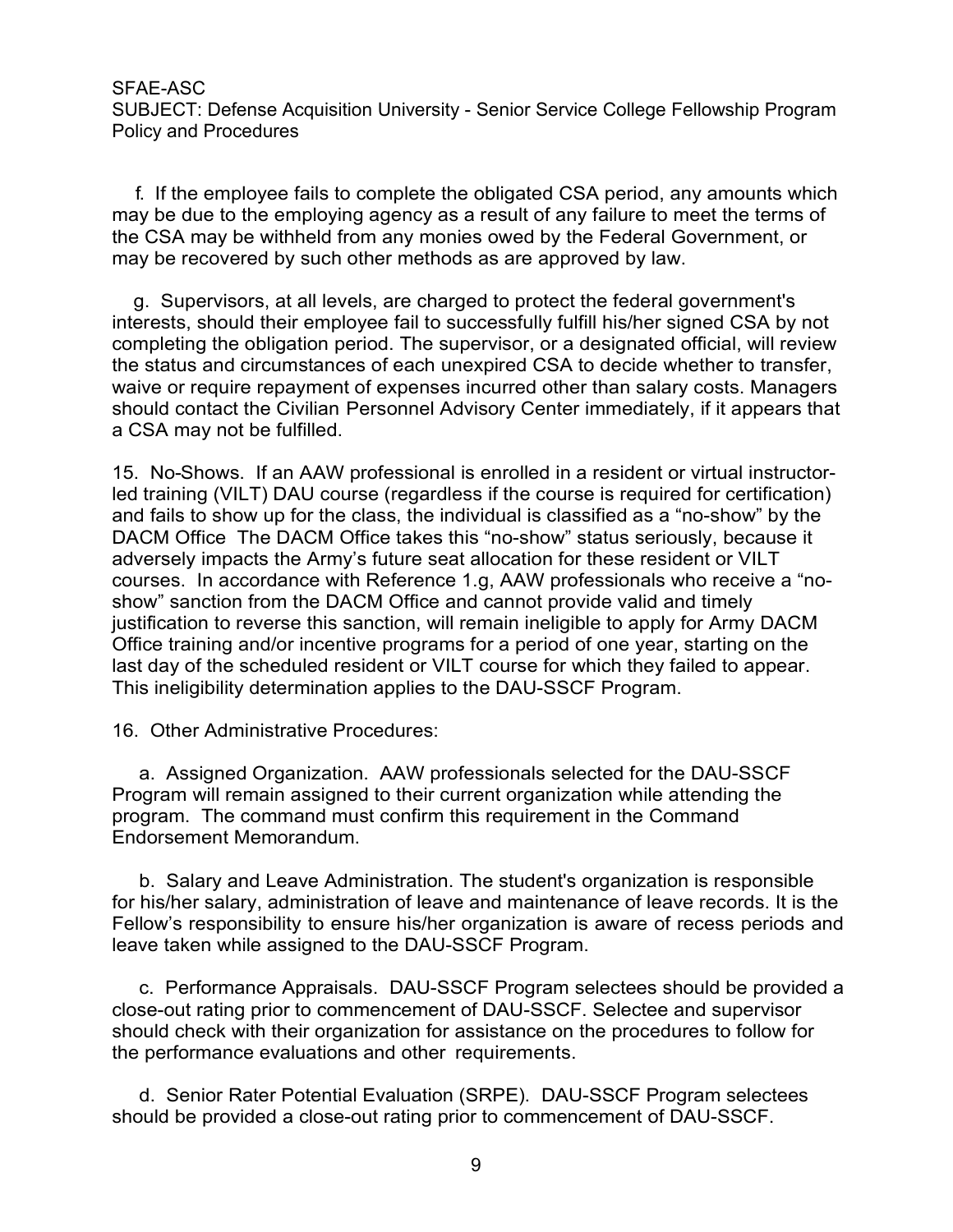SUBJECT: Defense Acquisition University - Senior Service College Fellowship Program Policy and Procedures SFAE-ASC<br>
SUBJECT: Defense Acquisition University - Senior Service College Fellowship Program<br>
Delicy and Procedures<br>
Selectee and supervisor should check with their organization for assistance on the<br>
procedures to follow

Selectee and supervisor should check with their organization for assistance on the procedures to follow for the SRPE completion.

remain in effect until rescinded or superseded.

Encl RONALD R. RICHARDSON, JR. **Director** Acquisition Career Management

DISTRIBUTION: Secretary of the Army Assistant Secretary of the Army (Acquisition, Logistics, and Technology) Deputy Chief of Staff, G-1 Deputy Chief of Staff, G-2 Deputy Chief of Staff, G-3/5/7 Deputy Chief of Staff, G-4 Deputy Chief of Staff, G-8

**Commander** 

- U.S. Army Forces Command
- U.S. Army Training and Doctrine Command
- U.S. Army Materiel Command
- U.S. Army Futures Command
- U.S. Special Operations Command
- U.S. Army Space and Missile Defense Command/Army Strategic Command
- U.S. Cyber Command
- U.S. Army Medical Command
- U.S. Army Intelligence and Security Command
- U.S. Army Corps of Engineers
- U.S. Army Test and Evaluation Command
- U.S. Army Installation Management Command
- U.S. Army Human Resources Command

Superintendent, United States Military Academy Executive Director, Arlington National Cemetery Executive Director, Office of the Chief Systems Engineer (CONT)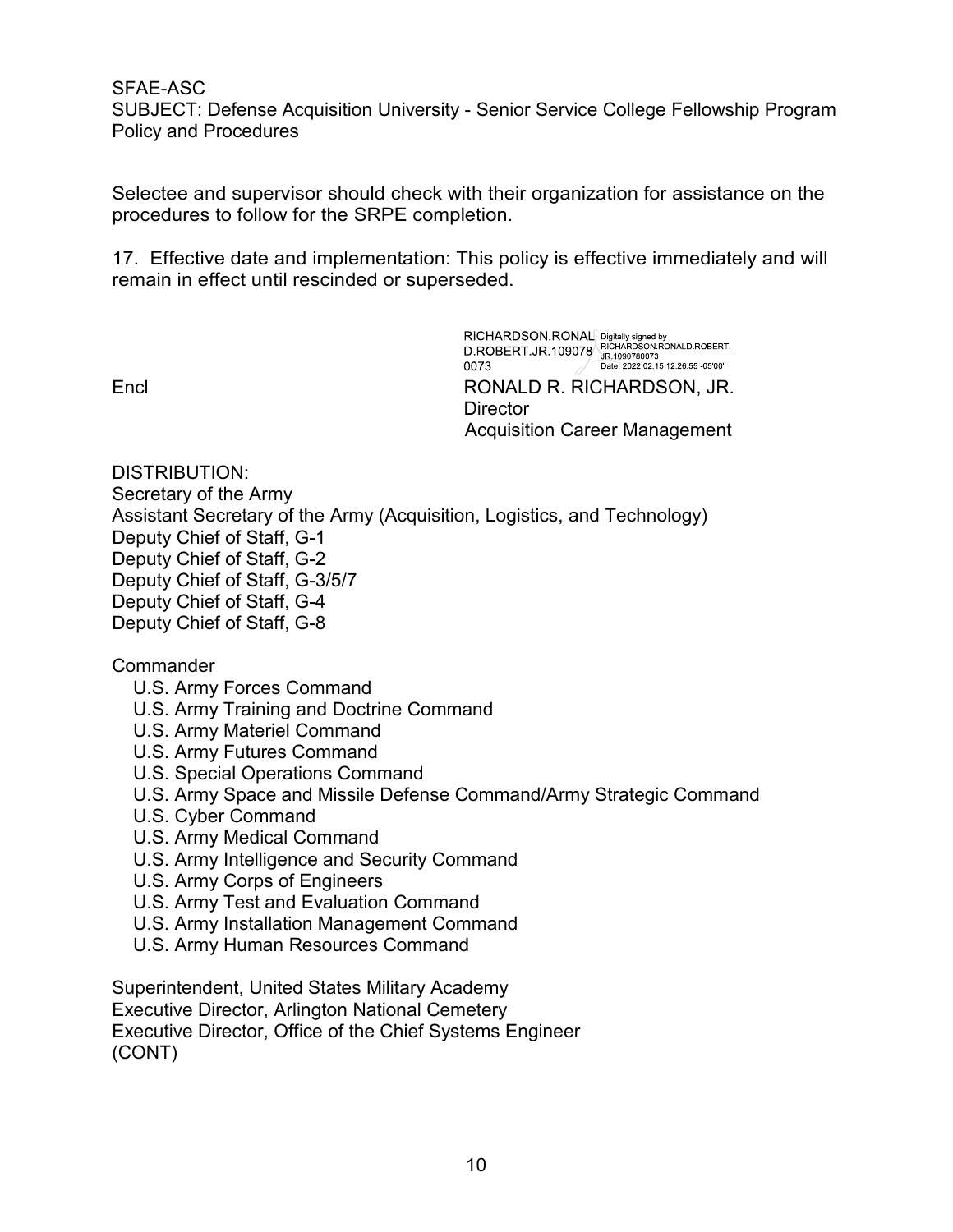SFAE-ASC<br>SUBJECT: Defense Acquisition University - Senior Service College Fellowship Program<br>Policy and Procedures<br>DISTRIBUTION: (CONT) Policy and Procedures

DISTRIBUTION: (CONT)

Program Executive Officer Assembled Chemical Weapons Alternatives Aviation Combat Support and Combat Service Support Command, Control, and Communications (Tactical) Enterprise Information Systems Ground Combat Systems Intelligence, Electronic Warfare, and Sensors Missiles and Space Simulation, Training, and Instrumentation Soldier

Joint Program Executive Office Armaments and Ammunition Chemical, Biological, Radiological and Nuclear Defense

Director, Army National Guard Director, Rapid Capabilities and Critical Technologies Office Commander, Eighth Army